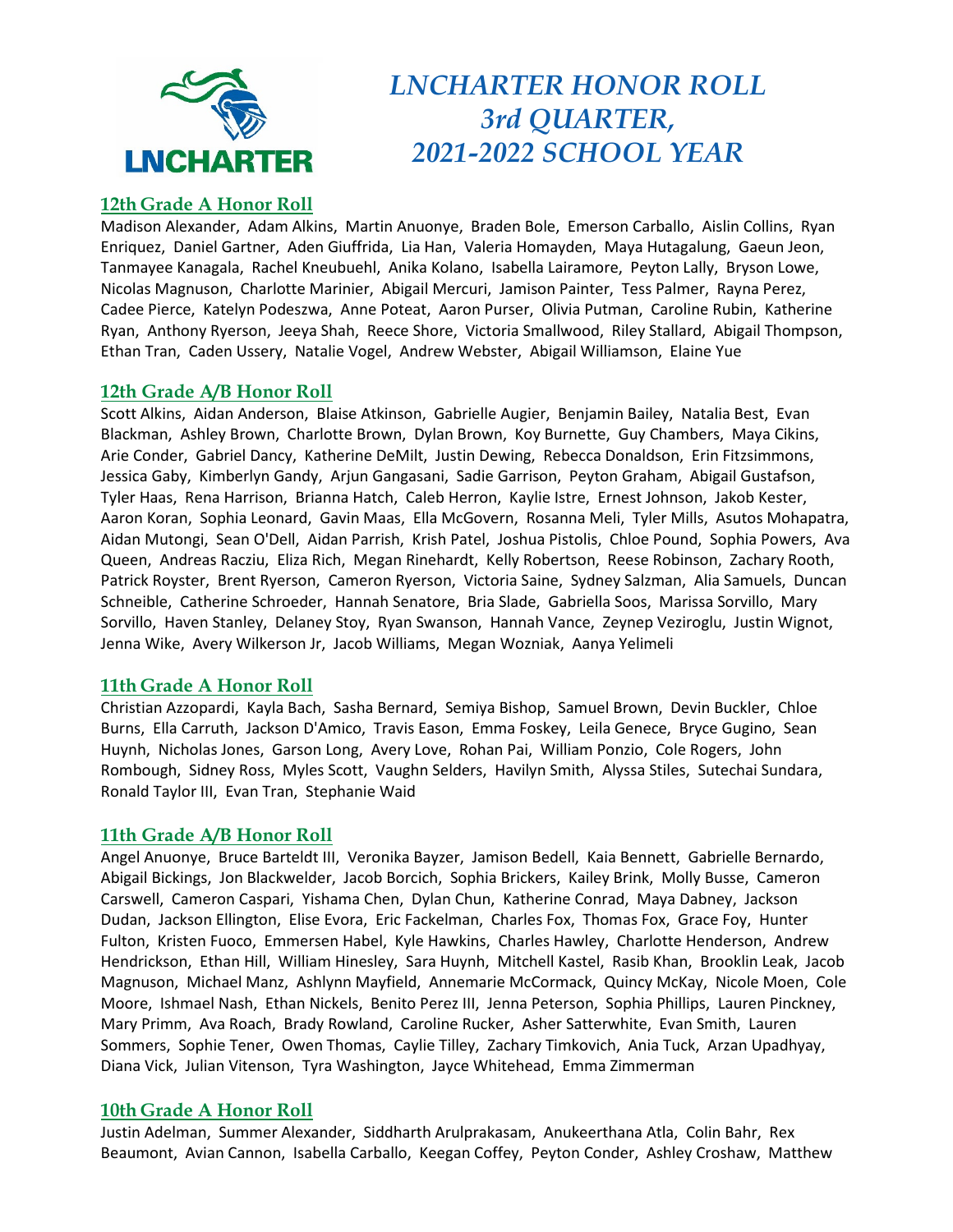Devine, Aleyna Devoe, Navneet Dodla, Ryan Ellington, Nikitha Gogineni, Rohunn Gopalakrishnan, Julian Grinberg, Samuel Harper, Summer Hull, Isaac Jeon, Autumn Kirby, Austin Krieg, Makenzie Moretz, Anusha Pandya, Asha Patel, Kristina Rooney, Nikhil Sampath, Spencer Stott, Morgan Tartal, David Tecza, Gabriel Torres, Sloan Turner, Madison Uhlhorn, Geethika Venkataraman, Christian Virgilio, Kovida Vupputuri, Ella Walters, Addison Washington, Jack Watson, Ethan Whittington, Akevia Wilkerson, Alannis Williams, Lily Yampolsky, Xuting Zhang

#### **10th Grade A/B Honor Roll**

Clayton Adams, Donald Agella, Mark Alkins, Imani Anzaya, Joy Atwell, Madison Bailey, Clara Barkley, Natalie Barry, Ava Bender, Brandon Bergmann, Ryanne Bird, Noah Brett, Riley Cerosky, Logan Crane, Jack Dalton, Brennan Dodson, Carter Dubiel, Autumn Ellison, Manuel Espinoza, Kathryn Fuller, Mckenna Gentile, Riley Gibbons, Cassandra Gilbert, Mary Hack, Joshua Hinds, Presley Horton, Christa Hutagalung, Braylon Irelan, Chase Jackson, Emma Johnson, Zachary Johnson, Rachel Jones, Jayden Kendrick, Brady Kester, Richard King, Kaitlyn Kosicki, Jacob Kwiatkowski, Reyna Lin, Landry Martin, Nathaniel McMasters, Alexander Mendoza-Escobar, Hannah Mervine, Audrey Mordock, Kasyap Mukkara, Rayed Nayab, Kevin O'Dell, Alexandra O'Neal, Enioluwa Olabode, Chimezuru Onukogu, Rishi Paritala, Sean Parrish, Andrew Patterson, Carly Perry, Elizabeth Phelan, Logan Philavane, Chase Rawlins, Henry Roach, Gregory Schild, Hayden Schroeder, Serena Schulenberg, Gabriella Scotchman, Zoe Sellers, Audrey Shea, Andrew Simmons, Aidan Skotzko, Noah Skotzko, Cole Smith, Gracyn Solomonson, Alden Spencer, Christopher Stephan, Alistair Stufflet, Logan Teague, Asha Thamodharan, Venkata Thatta, Madilyn Varnum, Nina Virgilio, Joseph Vogel, Colin Weathers, Brianna Wells, Luke Wells, Cooper Wozniak, Anvitha Yamanuri

#### **9th Grade A Honor Roll**

Brooke Adams, Caitlin Albury, Advika Arun, Emma Badia, Aja Barber, Carter Bole, Ella Bolliger, Bennett Booker, Freeda Bor, Madison Briggs, Rachel Brown, Samuel Byrd, Emma Chapman, Lucia Courtney, Tyler Drouin, Carter Forbes, Gianna Gainey, Magdalyn Gross, Matthew Hall, Grayson Harvey, Natalie Hofmeister, Grant Hughes, Connor Hunt, Aileen Huynh, Chloe Hyun, Emily Jon, Radha Kakani, Jasmitha Kakarla, Nidhi Khargonkar, Rylann Klender, Lauryn Laatsch, Addison Lasarsky, William Lingor, Addison Lord, Christopher Lord, Safia-Marie Ly, Brady Macfee, Tobyn McGlinn, Samuel McMasters, Catherine McRorie, Yaashvi Nagori, Nirvigna Narayan, Olivia Osborne, Sydney Pate, Aavan Patel, Caroline Peterson, Sofia Petrucci, Tyler Price, Katelyn Robinson, TaNiyha Sanders, Emma Smallwood, Ashley Spencer, Ananya Sriram, Isabella Stafford, Amelia Sztabowski, Livia Sztabowski, Joshua Taylor, Ashlyn Tighe, Jackson Todd, Aditi Varshney, Ali Veziroglu, Sai Viswanadha, Charley Weaver, Adam Whittington, Kennedy Williamson, Olivia Zvanut

#### **9th Grade A/B Honor Roll**

Janet Alessi, Lora Alfred, Jon Allison, Alexandra Bach, Lauren Ballew, Emma Beard, Noah Best, Rishi Bindela, Keira Blake, Skyler Blasucci, Isabella Blitstein, Emma Bonelli, Kate Borkowski, Sydney Brooks, Eleanor Burdette, Jackson Carr, James Carswell, Cienna Casillas, Cooper Cavicchia, Ava Chiu, Abhinav Chivukula, Gage Colberg, Isaac Dancy, Mason DeMauro, Garrett Hager, Moriah Harris, Kamryn Haynes, Zayn Henderson, Larissa Hill, Colin Hunt, Sara Hunter, Michael Huynh, Zackary Istre, Julian Johnson, Milani Kelly, Royaa Khoshnevis, Harper Lally, Major Leak, Mason Leak, Maya Lieberman, Joshua Lynch, Carson Maas, Abigayle Mashburn, Noah McGovern, Ryan Meierer, Averi Miller, Cole Miller, Jacob Morgan, Alexander Negrete, Brooks Oliver, William Painter, Carson Patch, Rhyan Pendergrass, Austin Podeszwa, Adhvay Prasanth, Clara Preski, Kaison Propst, Ava Purser, Neha Ravisankar, Jack Rodgers, Hailie Rubin, Dean Ruthstrom, Lauren Saine, Eduardo Sanchez Aguirre, Sophie Senatore, Katherine Shapard, Evan Sharpe, Ilyana Smith, Zoe Stewart-Reffett, Sarah Suliman, Owen Summers, Dheeraj Tanniru, Javon Taylor, Samaria Watson, David Wignot, William Wilkie, Ben Zigler

#### **8th Grade A Honor Roll**

Claire Askeland, Neil Banahatti, Martha Barkley, Joanna Bernard, Katherine Campbell, Quinn Clark, Caitlin Curtis, Reagan Dodson, Caitlin Dooley, Caitlyn Drago, Emma Felts, Claire Fogarty, Joshua Gandy, Chitra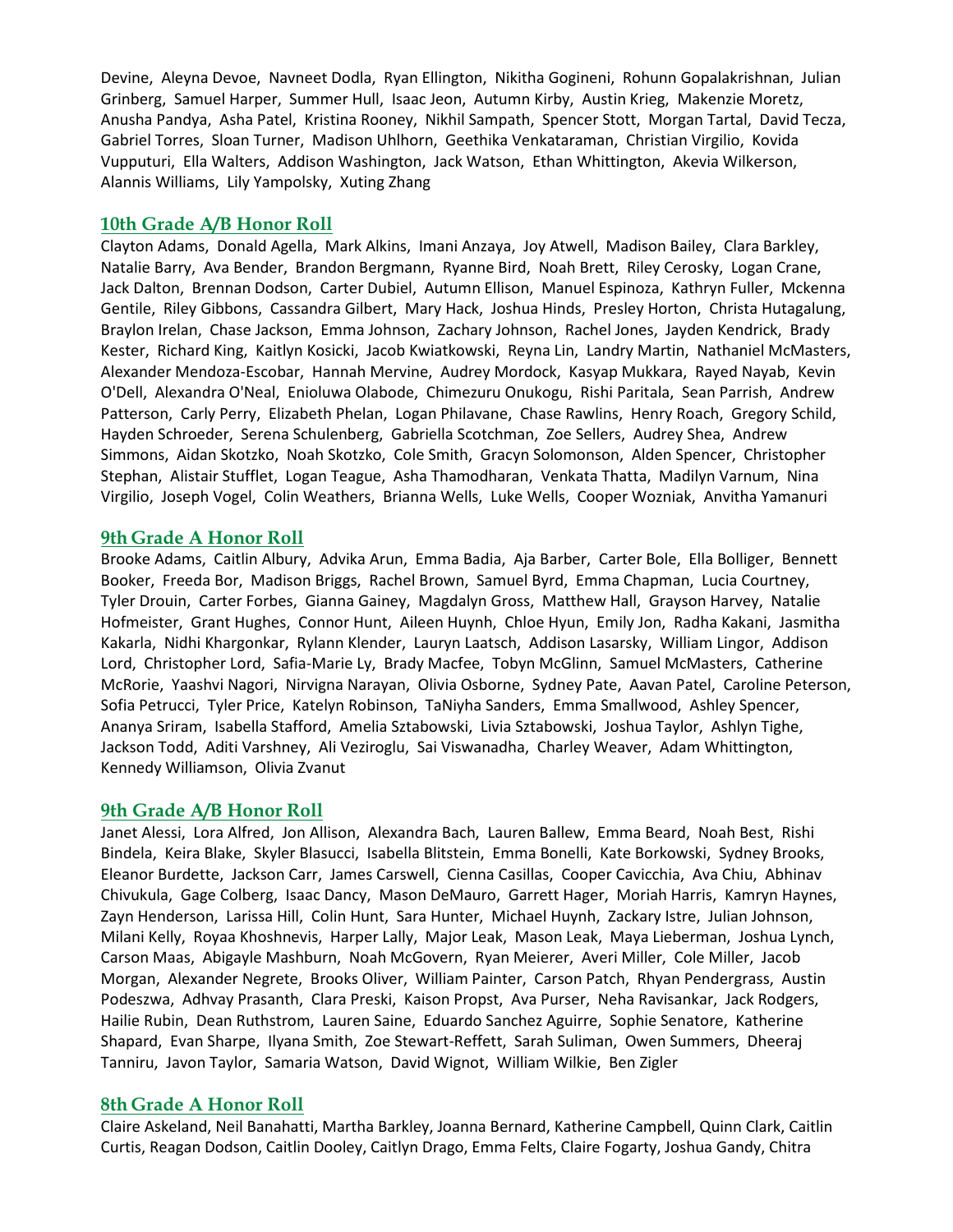Gangadhara, Addison Garsik, Grayson Goins, Jack Graham, Grace Hamlin, Peyton Hawkins, Olivia Haynes, Kate Hjortsberg, Akarsh Kadapi, Ansh Kamdar, Ella Kroger, Ella Grace Landman, Bailey Layne, Reece Long, Kalia Markwell, Emma Mast, Rachel McLaine, Anika Mohapatra, Eleina Moon, Akhil Nalluri, Laura Nelson, Ujungozi Onukogu, Katie Robbins, Chase Rogers, Keira Rooney, Tessa Rosenberg, Kendall Ruffolo, Megan Ryan, Kabir Sangha, Sri Roshini Sankar, Silvy Schild, Caelin Selders, Kourtney Shamwell, Danielle Simmons, Davis Solomonson, Tanner Stultz, Kate Taylor, Nikita Tewari, Isabella Thamodharan, James Upton, Payton Vest, Chloe Vongxay, Karley Wagner, Avery Wallace, Gabriel White, Michael White, Maura Zaccarelli

# **8th Grade A/B Honor Roll**

Nathalia Acosta, Adrian Acuna, Bryson Armstrong, Andrew Bober, Mary Brown, Amanda Burkey, Lydia Chambers, Trevor Cook, Brooks Cooper, Austin Cunningham, Makenna Duncan, Victoria Fatherly, Jayce Ferris, Katelyn Foskey, Sofia Franzese, Morgan Gadd, Callie Genece, Katelyn Graham, Sander Griffin, Neil Hart, Palmer Hayes, Evan Healey, Lucas Hubert, Harris Huynh, Carolina Johnson, Addison Jones, Chakrahamsini Karanam, Kavya Karthikeyan, Corynn Keck, Kylee Kelly, Carolyn Lee, Jaemo Lee, Madison Lehmer, Luke Lyons, Mariah Martin, Benjamin McDermott, Erin McGlothlin, Wyatt McKay, Brielle Mongillo, Caleb Moretz, Baron Morris, Erika Nguyen, Mira Noubani, Chance Olive, Will Palmer, Stephen Parker, Safy Rahman, Casey Raithel, Eric Robertson, Charlotte Rogers, Annie Ruthstrom, Morgan Schulenberg, Rayann Shaik, Caleb Sheehan, Landon Shoczolek, Adriana Smith, Camila Suarez Villanueva, Somchun Sundara, Emily Thompson, Kenadi Toro, Aaron Tran, Maxton Varnum, Aaron Wang, Hudson Webb, Andrew Weber, Isabella Wu, Ethan York

#### **7th Grade A Honor Roll**

Mason Anderson, Joanna Aruljeeva, Aishwarya Arulprakasam, Lauryn Ayala Molina, Emily Barry, Abhinav Bodavala, Anna Bolliger, Graham Booker, Maya Bradley, Olivia Brunzell, Averi Buckler, Makenzie Bunting, Tripp Burns, Sarah Busse, Akshith Byreddy, Caralyn Cavicchia, Kate Champion, Devin Chiu, Isabella Corrigan, Preston Cosby, Abigail Courtney, Brylen Crane, Ella Crawford, Liam Cuis, Campbelle Cyrus, Vaishnavi Divyakola, Madison Dixon, Declan Fittz, Logan Frate, Mikayla Freeland, Caitlyn Frisch, Jackson Frisch, Ayush Gajulapalli, Chase Gentile, Isaac Grinberg, Taylor Hemsley, Baiyin Ji, Hanna Jinex, Elijah Johnson, Pranati Kakani, Hitee Kakarla, Ashrith Kattika, Ethan Kidney, Karalyn King, Hayden Krombolz, Nishita Kulkarni, Reagan Laatsch, Jinmo Lee, Mary Cathryn Licata, Raymond Lin, Reeve Lingor, Nicole Madden, Rohan Manargudi, Kadyn Martin, Cole Mazzia, Mason McCuen, Praaisha Mehta, Tyler Melton, Adrian Mohseni, Alexander Moreau, Mikaia Morris, Layla Nash, Sarah Negrete, Sanvi Nethikunta, Evelyn Niemeyer, Isabelle Osborne, Timothy Pacitto, Noah Pate, Mann Patel, Meet Patel, Rian R Patel, Evan Peplinski, Shreyas Polishetty, Tanvi Prabhu, Emily Preski, Lillian Price, Madison Reed, Zackary Rogers, Pranika Senthil, Ritika Shah, Carter Sharpe, Matthew Sharpe, Abby Shepler, Devin Slade, Calen Smith, London Stafford, Addison Stephens, London Stewart, Daniel Thorp, Ayrianna Torrence, Bryson Uhlhorn, Arshia Upadhyay, Amelia Varghese, Alisha Varshney, Tanay Vinaykya, Destin Vongmongkol, Jackson Vongxay, Kolton Wagner, Colton Waid, Addison Walker, Avery Wells, Dylan Wignot, Claire Wilson, Jake Wozniak, Anish Yadla, Skye Yampolsky, Charles Zigler

# **7th Grade A/B Honor Roll**

Christabel Akosah, Isaac Alvarez, Olivia Barnes, Isaac Benson, Addison Brink, Jordan Brown, Isaiah Carter, Cynthia Chonjo, Brock Colberg, Kendall Cooper, Kennedy Cooper, Halle Cunningham, Amaryl Davidson, Zachary Thomas Devine, Ella Dobbins, Hannah Eggerling, Ashlyn English, Levi Fay, Alex Franzese, Blake Frierson, Rishika Ghosal, Sarah Goldstein, Caleb Gregory, Porter Helms, Wyatt Herron, Jeremiah Hull, Reza Khoshnevis, Suhasreddy Kondamadugula, Danielle Lewis, Asher Little, Alex Massey, Justin Massey, Collin McConneyhead, Eleanor Minges, Annalise Nappier, Zaarah Nayab, Cadence Norman, Victoria Painter, Tanush Parasu, Colin Parrish, Sonia Patel, Shane Penn, Owen Peplinski, Isabella Ramirez, Rhett Richmond, Luke Rossi, Anthony Simmons, Claire Steadman, Antony Thawng, Cora Tucker, Colton Williams, Aarush Yelimeli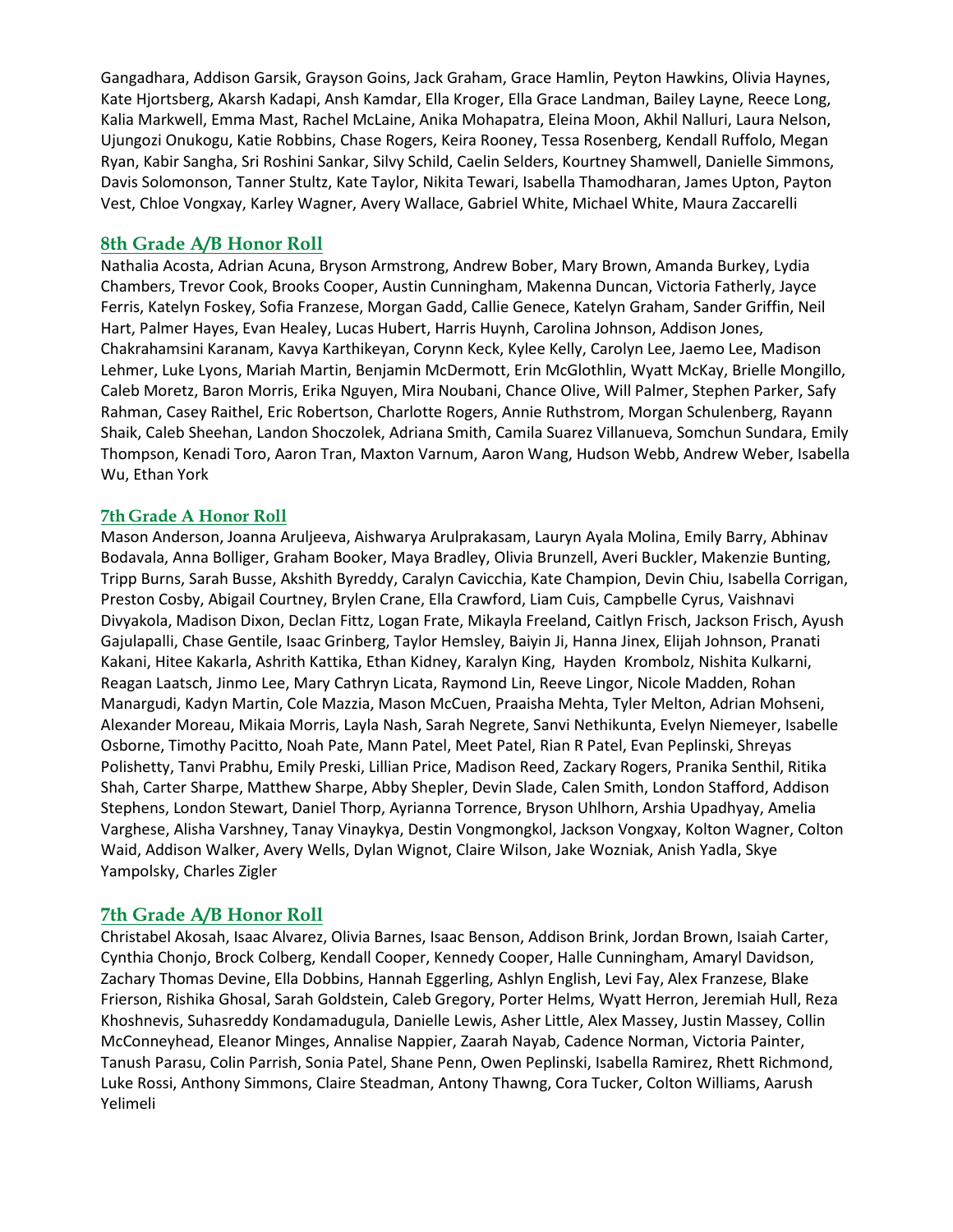# **6th Grade A Honor Roll**

Austin Baxter, Martin Bayzer, Logan Beale, Dylan Bender, Helena Best, Molly Bickings, Bella Black, Vivian Burdette, Katelyn Burrell, Sean Byrne, Camdyn Caldwell, Will Campbell, Bailey Chouinard, Colton Clark, Aimery Coffey, Samantha Colantonio, Jackson Colby, Claire Dillon, Addyson Drago, Eve Edwards, Finley Fay, Avery Fiumara, Natalie Fiumara, Julia Forbes, Megan Freeland, Dakota Gayle, Niteesha Ghag, Claire Graham, Akshara Gurudu, Siddhant Gutgutia, Addisyn Habel, Kohen Hamlin, Grace Hart, Carmella Hayes, Diego Homayden, Yasmeen Houissa, Kara Hyun, Kaitlin Istre, Carson Jacobus, Alisyn Johnson, Georgia Kamakaris, Pranav Kanagala, Alana Kolano, Elle Krombolz, Maggie Kurz, Aashna Lalla, Garrett Lasarsky, Lucas Liu, Katelin Marvel, Kellan McAuley, Viva Mittal, Alexander Moon, Emma Nelson, Julia Pacitto, Shiv Patel, Manasvi Patrikar, Emily Petrucci, Sahasra Poolugu, Zaid Quadri, Sahasra Rao, Isabella Rendon, Garrett Ruffolo, Siddharth Senthil, Caroline Showfety, Avery Somers, Salem Stanley, Ajay Tadvai, Jacob Taylor, Elizabeth Upton, Laasya Vallurupalli, Seehe Veera, Siddharth Vishnuvajhala, Nolan Walters, Addison Walton, Anderson Walton, Amina Zeeshan

# **6th Grade A/B Honor Roll**

Valeria Acosta, Aaron Acuna Marquez, Viktoriia Ageeva, Sura Alazizi, Arjun Aravind, Chase Arning, Sushanth Atla, Caroline Bahr, Ethan Banks, Eliza Barnes, Christian Bernard, Shreyas Bhimireddy, Devin Billand, Benjamin Bortle, Jeremiah Brooks, Garrett Burris, Tyler Burroughs, Chloe Burton, Carsyn Caldwell, Ashwin Chivukula, Jacqueline Corrigan, Michael Croshaw, Miles DeMauro, Ferah Devoe, Zeena Espinoza, Allie Fallows, Mason Farrish, Hayden Flynn, Sanjana Gopalakrishnan, Parker Grindstaff, Liam Hart, Janine Henderson, Nathaniel Hicks, Elise Hill, Samantha Hilst, Dillon Hubert, Rachael Husak, Kriya Jagarlamudi, Esther Jeon, Tessa Jones, Dylan Kerr, Sai Lakshya Kilaru, Luke Kosicki, Carel Koyelenge, Gavin Kuhn, Sir Taylor Lawson-Avery, John Lee, Madison Lee, Andrew Lehmer, Gabriella Lopez, Carter Marlin, Marissa Miller, Matthew Moser, Tiger Mukendi, Aneesha Nerella, Brady Niner, Maya Noubani, Sophia Palos, Christian Pendergrass, Collin Phillips, Cayden Pilz, Jonathan T Raithel, Audrey Rodgers, Jude Rodgers, Anushka Saha, Layla Shay, Sariah Simmons, Navya Singh, Nelly Sztabowski, Madison Taylor, Carson Van Cleve, Madeline Vickery, Emmi Vongmongkol, Amelia Washington, Elias Washington, Sidney Webb, Jonah White, Jonathan Yu, Ella Zvanut

# **5th Grade A Honor Roll**

Hans Bakshi, Kenzie Beard, Carter Benson, Kaleb Butler, Bodhi Buzzard, Hiya Chadha, Samara Chance, Shivank Chintalpati, Olivia Cunningham, Kameron Davis, Owen Derylak, Kiana Desilva, Haze Dodson, Keith Eason, Rebecca Eddy, Sean Espinoza, Zuni Fatima, Caroline Fogarty, Aunik Gajulapalli, Amelia Goff, Bradley Goins, Luke Good, Zander Milo Gray, Aditi Halyal, Jacey Hamilton, Lainey Hampton, Jack Helms, Regan Hollinger, Londyn In, Ayush Kamdar, Erin Kay, Nihira Khargonkar, Alex Kidney, Aditi Kooram Tirumala, Rudra Kulla, Sawyer Landman, Brody Langenbrunner, Camden Layne, Jocelyn Levesque, Lucas Li, Logan Lombardo, Gianna MacLellan, Caden Mazzia, Brooke Michael, Xandr Milcarek, Ethan Minier, Rohit Mohan, Liam Moore, Charlotte Noel, Amanda Nzerue, Muna Nzerue, Mya O'Connor, Dhruv Pambhar, Alexa Pokharel, Vibishaa Ramyadevi Prakash, Maddie Suzanne Reiff, Caden Robinson, Alexis Sedgwick, Will Seymour, Prithvi Shanil, Olivia Shook, Dominic Taylor, Nirbhay Ummadi, Chris Vogel, Jackson Wallace, Athul Warrier, Wes Weeks, Ridge Whitfield

# **5th Grade A/B Honor Roll**

Blahitka, Victor Blasucci, Bella Bruneau, Ethan Cancro, Charley Carter, Nik Collam, Sydney Dauwe, Lexi Davis, Beckett Felizzi, Nico Ferris, Jonah Flowers, Brityn Gandy, Prathik Gogineni, Hailey Emma Graham, Madison Graham, Brittan Harrison, Alexia Haynes, Lily Helms, Rishabh Jakati, Braeden Johns, Lila Khoshnevis, Amrita Kondamadugula, Yadvi Kumar, Bryce Lindsay, Micah Little, Ayush Mandava, Luke Marin, Hayley McGarry, Duncan McKinney, Avery Michael, Adam Mohammed, Zach Moreau, Julian Moscoso, Lola Muller, Aayushi Nama, Shriyan Nerusu, Aarya Neupane, Maddox Newsome, Ellie Ortner, Caroline Parker, Caroline Patch, Sharanprakash Patil, Eva Kay Pittman, Sai Ponnusamy Saravanan, Ashton Porter, Lucy Pritchard, Valentino Ramirez, Naveen Sain, Jaeden Shade, Aarav Somvanshi, Sahasra Surapuram, Carson